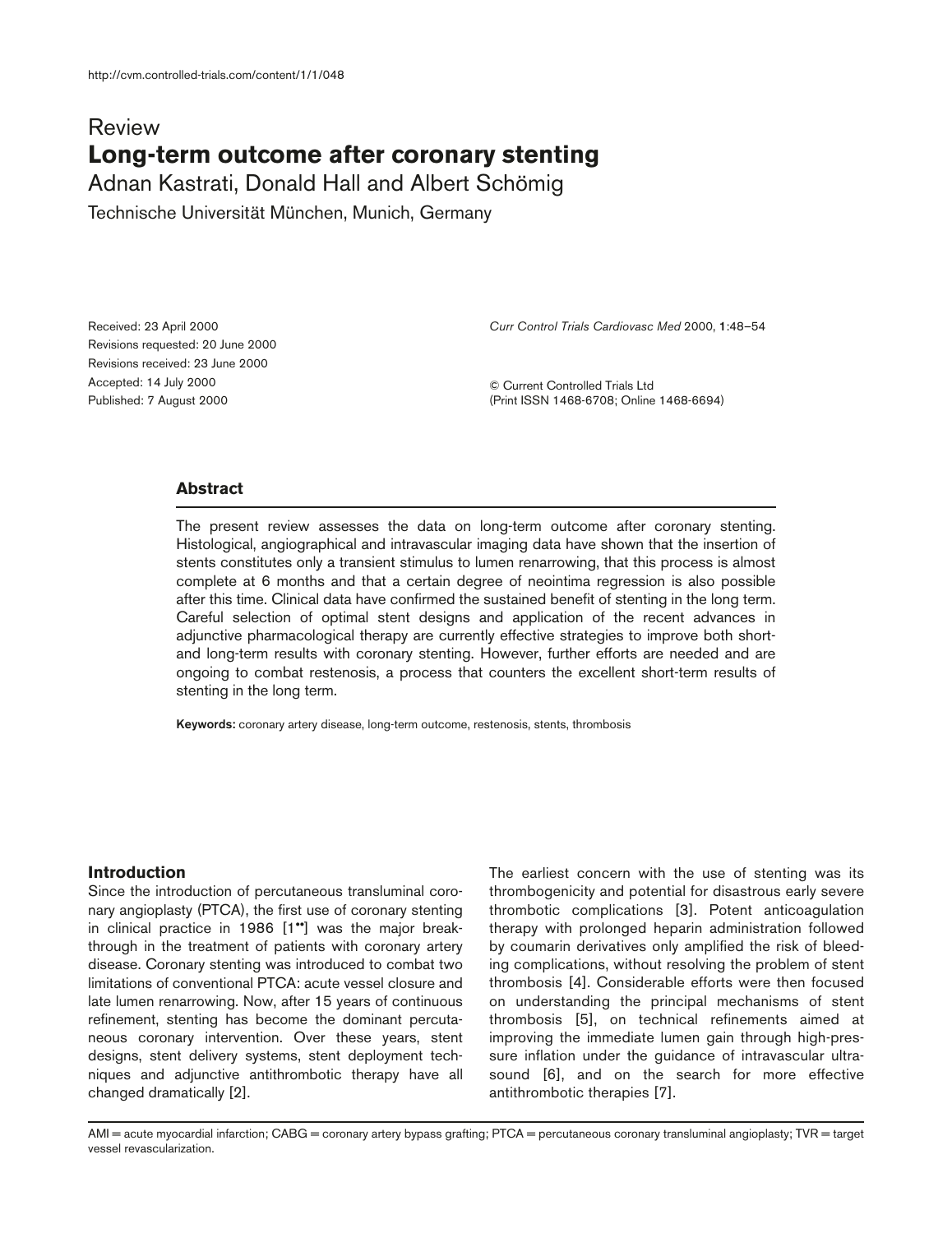The ISAR (Intracoronary Stenting and Antithrombotic Regimen) trial in 1996 [8••] and the other trials that followed in 1998 [9,10••] definitively established the role of the combined antiplatelet therapy (ticlopidine plus aspirin) in minimizing the risk of stent thrombosis. The favourable results achieved more recently with newer antiplatelet agents such as glycoprotein IIb/IIIa inhibitors [11••] further strengthened the value of the pharmacological approach in the prevention of thrombotic events after stenting. The trials mentioned above were critical in defining stent placement protocols and in guiding future efforts in this field; this became even more apparent after the demonstrated failure of high-pressure deployment to favourably impact on the risk of thrombosis and restenosis after stenting [12•].

Several randomized trials have examined the value of coronary stenting in various subsets of lesions and patients. For selected lesions situated in native coronary vessels with a diameter of 3 mm or more, the BENESTENT (Belgium-Netherland Stent) [13••] and STRESS (Stent Restenosis Study) [14••] trials demonstrated a significant reduction in angiographic restenosis and need for target vessel revascularization (TVR) achieved with stenting compared with PTCA. Stenting also proved superior to PTCA for lesions in coronary bypass grafts, as shown by the significant reduction in incidence of adverse clinical events at 8 months and the trend toward a lower rate of angiographic restenosis [15•]. However, these advantages of stenting could not be reproduced for lesions in smaller native vessels [16].

When compared with primary PTCA, primary stenting in acute myocardial infarction (AMI) was associated with decreased restenosis and need for TVR, but without any benefit in hard end-points such as death or reinfarction [17]. In contrast, optimizing the adjunctive antithrombotic therapy with the addition of glycoprotein IIb/IIIa blockade (abciximab) enabled greater myocardial salvage and better clinical outcome with stenting than with thrombolysis in patients with AMI [18]. However, the present review does not discuss the results of primary stenting in AMI due to the paucity of long-term data.

There is no doubt about the excellent acute and good midterm results achieved with stenting. This is the reason why this treatment option is used so frequently, even for indications that have not been proven by properly designed randomized trials. However, there are doubts regarding the long-term advantages of this intervention. The introduction of a new treatment strategy often raises the question of long-term results. This question is even more important in the case of stenting. Stenting consists of the permanent implantation of a foreign body, with the potential of adverse effects in the long term through the lasting interaction with the vessel wall and the chronic strain imposed on that structure. On the other extreme of concerns regarding this treatment, stents might collapse with time, thereby abrogating the initial benefit. The 15 years of experience with this treatment and the plethora of data from histopathological, angiographical, intravascular imaging and clinical studies have enabled a more realistic perspective about the longterm efficacy of coronary stenting.

# **Histopathologic data**

The pathobiological responses of the vessel wall to stent insertion have been characterized by numerous animal studies and fewer human investigations that used stented vessels obtained at autopsy, stented vein grafts excised at surgery and vessel wall tissue specimens retrieved with atherectomy. The response of the vessel wall to stenting is qualitatively characterized by the typical features of a response to injury. Stent-induced injury triggers a sequence of events that may be categorized as thrombosis, inflammation and proliferation [19•]. Stents provoke a higher degree of injury than does balloon dilatation alone, and this is followed by mural deposition of platelet-rich thrombi, which occurs within the first few days [20] and is demonstrable until 30 days after the intervention [21]. Another important response to stent-induced injury is the inflammatory reaction, as demonstrated by the accumulation at the injury site of acute inflammatory cells (neutrophils) during the first 30 days and chronic inflammatory cells (lymphocytes and macrophages) thereafter [20]. The degree of the inflammatory reaction correlates with the degree of injury, and both thrombosis and inflammation are also dependent on the stent design used [22•].

The higher degree of injury, thrombosis and inflammation observed after stenting is associated with more extensive neointima formation than after plain PTCA [23]. Restenotic tissue from patients after stenting is richer in smooth muscle cells and is poorer in collagen than restenotic tissue from patients after PTCA [24]. Also, neointima presents more apoptosis after stenting than after PTCA [25]. Both inhibition of smooth muscle cell proliferation and/or enhancement of apoptosis are logical targets of strategies for prevention of restenosis. Finally, remodelling, which is the principal mechanism of restenosis after PTCA, plays almost no role at all in in-stent restenosis [19•].

Although the differences in the magnitude of the components of restenosis between stenting and PTCA have been well described, an accurate characterization of the time course of the restenotic processes that occur after these interventions is still lacking. The data available from separate pathological studies suggest that the healing process after stenting does not take much longer than that after PTCA. Full re-endothelialization and stability of the neointima overlying the stent seem to be achieved by 12 weeks after stenting, on the basis of autopsy studies in humans [26]. Therefore, the histopathological data do not provide reasons to believe that the documented advantages of stenting over PTCA will be eliminated in the long run.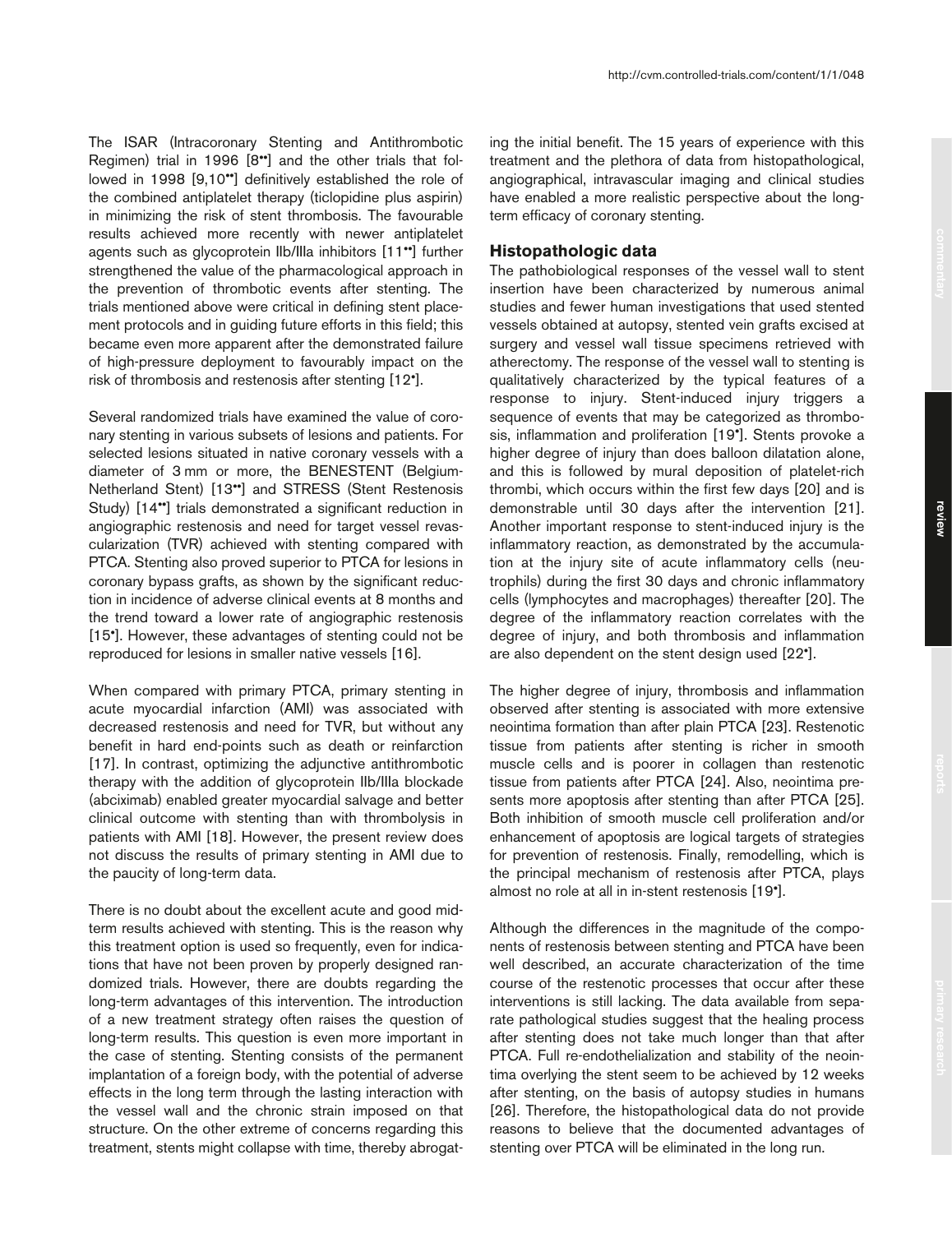#### **Table 1**

| Clinical results at 1 year in major randomized trials with coronary stenting |            |                         |               |        |          |          |          |  |
|------------------------------------------------------------------------------|------------|-------------------------|---------------|--------|----------|----------|----------|--|
|                                                                              |            | Angiographic restenosis |               |        |          |          |          |  |
| Study/Procedure                                                              | $\sqrt{n}$ | rate $(\% )$            | Death $(\% )$ | MI(96) | CABG (%) | PTCA (%) | MACE (%) |  |
| BENESTENT [13*,17]                                                           |            |                         |               |        |          |          |          |  |
| Stent                                                                        | 259        | $22*$                   | 1.2           | 3.5    | 6.9      | $10.0*$  | $23.2*$  |  |
| <b>PTCA</b>                                                                  | 257        | 32                      | 0.8           | 1.9    | 5.1      | 20.6     | 31.5     |  |
| STRESS [14",38]                                                              |            |                         |               |        |          |          |          |  |
| Stent                                                                        | 205        | $32*$                   | 1.5           | 3.4    | 5.8      | 15.1     | 21.0     |  |
| <b>PTCA</b>                                                                  | 202        | 42                      | 2.0           | 3.5    | 8.9      | 16.4     | 26.2     |  |
| BENESTENT II [35]                                                            |            |                         |               |        |          |          |          |  |
| Stent (heparin coated)                                                       | 413        | $16*$                   | 1.0           | 1.9    | 1.9      | $9.4*$   | $15.7*$  |  |
| <b>PTCA</b>                                                                  | 410        | 31                      | 1.0           | 1.5    | 1.5      | 15.6     | 22.4     |  |
| EPISTENT [11"]                                                               |            |                         |               |        |          |          |          |  |
| Stent + abciximab                                                            | 794        | $31^{+}$                | 1.0           | 4.4    | 5.8      | $13.6*$  | $18.6*$  |  |
| $PTCA + abciximab$                                                           | 796        | 40                      | 2.1           | 6.4    | 6.3      | 18.3     | 24.9     |  |
| <b>ARTS [39]</b>                                                             |            |                         |               |        |          |          |          |  |
| Stent                                                                        | 600        | N/A                     | 2.5           | 5.3    | $4.7*$   | $12.2*$  | $26.3*$  |  |
| <b>CABG</b>                                                                  | 605        | N/A                     | 2.8           | 4.0    | 0.5      | 3.0      | 12.2     |  |

Study acronyms are defined in the text. \**P* < 0.05 for the comparison between stent and respective control arm (PTCA or CABG). \*Restenosis data presented at the 48th Annual Scientific Session of the American College of Cardiology, New Orleans, LA, USA, 1999. MACE, any major adverse clinical event; MI, myocardial infarction (defined as either Q-wave infarction or creatine kinase elevation ≥5 times the upper normal limit); N/A, not available.

#### **Angiographic and intravascular imaging data**

Although stenting reduces the incidence of angiographic restenosis by 25–30% in comparison with PTCA [13\*,14\*], restenosis remains the major drawback for this intervention also. Restenosis mostly affects particular subsets of patients [27], and baseline conventional clinical, lesion-related and procedure-related variables may only partly explain the risk for this complication [28]. A significant part of this risk appears to be related to known or as yet unknown genetic factors [29].

Intravascular ultrasound investigations [30] have confirmed neointima formation and remodelling as the major contributors to restenosis after stenting and PTCA, respectively. The temporal pattern of luminal changes appears to be similar within the first 6 months after stenting and PTCA [31]. Most of the lumen renarrowing takes place within the first 3 months after stenting, with virtually no change occurring between 6 and 12 months; the incidence of restenosis was 22% after 3 months, 32% after 6 months, and remained essentially constant at 33% by 1 year [32•]. More importantly, the minimal lumen at the stented site initially was surprisingly enlarged during the interval between 1 and 3 years after the procedure [33•]. In fact, serial angioscopy in patients after stenting has shown that thinning of neointima occurs after 6 months [34]. The mechanism that may lead to altered expression of genes that interfere with apoptosis in the neointima tissue remains to be investigated. If confirmed, these findings may also have important implications regarding how asymptomatic patients with in-stent restenosis should be managed.

Routine angiographic follow up is believed by some to increase the risk of 'oculostenotic reflex', which increases the number of reinterventions. The number of reinterventions was twice as high among stent patients who were subrandomized to angiographic restudy than among those assigned only clinical follow up in the BENESTENT II trial [35]. On the other hand, PTCA patients with systematic angiographic follow up at 6 months had a higher rate of reinterventions, but a lower mortality at 10 years after the procedure than did their counterparts without angiographic restudy at 6 months [36].

#### **Clinical data**

Table 1 shows the clinical results at 1 year that were reported by the major randomized trials that compared stenting with conventional PTCA or coronary artery bypass grafting (CABG). Where data are available, the incidence of angiographic restenosis at 6 months is also shown. The BENESTENT [13••,37], BENESTENT II [35] and STRESS [14••,38] trials included selected subsets of patients and lesions. The ARTS (Arterial Revascularization Therapy Study) [39] enrolled patients with multivessel interventions. The device used was the Palmaz–Schatz stent (Cordis, a Johnson & Johnson Company, Warren, NJ, USA) in the BENESTENT, STRESS and EPISTENT (Evaluation of Platelet IIb/IIIa Inhibitor for Stenting) [11<sup>\*</sup>] trials, the heparin-coated Palmaz–Schatz stent in the BENESTENT II trial, and Crown (Cordis) or CrossFlex (Cordis) stent in the ARTS trial. As adjunctive pharmacological therapy to stenting, full anticoagulation was used in the BENSTENT and STRESS trials, and aspirin plus ticlopidine in the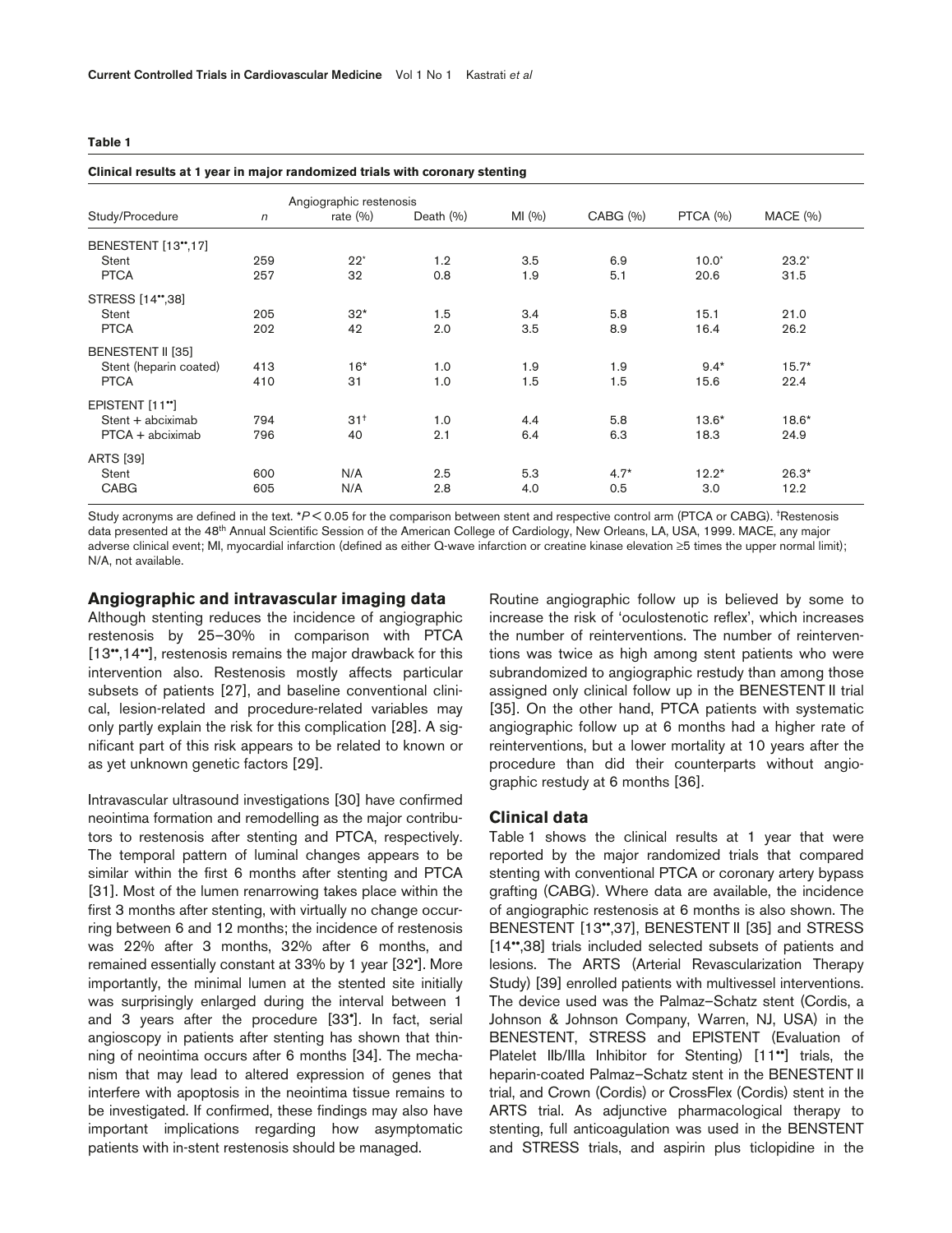|--|--|

# **Clinical results at 24 months or more after coronary stenting**

|                |            |                                      | Company and the monthly of more and coronary stemmy |        |            |          |  |  |  |  |  |  |
|----------------|------------|--------------------------------------|-----------------------------------------------------|--------|------------|----------|--|--|--|--|--|--|
| Reference      | $\sqrt{n}$ | Follow up<br>$(months)$ <sup>+</sup> | Death (%)                                           | MI(%)  | TVR $(% )$ | MACE (%) |  |  |  |  |  |  |
| $[42]$         | 123        | 42                                   | 13                                                  | 22     | 21         | 49       |  |  |  |  |  |  |
| $[4]$          | 301        | 24                                   | 4.6                                                 | $4.3*$ | 20.4       | 29.3     |  |  |  |  |  |  |
| $[43]$         | 65         | 39                                   | 10.8                                                | 6.2    | 30.8       | 44.0     |  |  |  |  |  |  |
| $[44]$         | 175        | 54                                   | 13.7                                                | 12.6   | 39.4       | 49.7     |  |  |  |  |  |  |
| $[33^{\circ}]$ | 143        | 36                                   | 9.1                                                 | $5.6*$ | 20.4       | 25.4     |  |  |  |  |  |  |
| $[45]$         | 229        | 48                                   | 2.7                                                 | $2.2*$ | 12.0       | 16.9     |  |  |  |  |  |  |
| $[46]$         | 259        | 60                                   | 5.9                                                 | 7.8    | 25.0       | 34.5     |  |  |  |  |  |  |
| $[47]$         | 1000       | 29                                   | 8.2                                                 | 12.8   | 30.3       | 45.0     |  |  |  |  |  |  |
|                |            |                                      |                                                     |        |            |          |  |  |  |  |  |  |

\*Nonfatal infarctions. †Mean or median follow-up period. MACE, major adverse clinical event; MI, myocardial infarction.

BENESTENT II, EPISTENT and ARTS trials. In addition, glycoprotein IIb/IIIa inhibition with abciximab was given periprocedurally in the EPISTENT trial.

As shown in Table 1, stenting is associated with a relative reduction of 20–30% in the cumulative 1-year incidence of adverse clinical events when compared with PTCA. This is exclusively the result of the reduced need for reinterventions. On the other hand, the ARTS trial showed that multivessel stenting may achieve similar clinical results at 1 year to those of CABG in terms of hard endpoints, such as mortality and myocardial infarction, at the cost of more frequent need for reinterventions, mostly percutaneous coronary interventions. However, when the ARTS results are interpreted in the context of the previous trials that compared PTCA with CABG, multivessel stenting seems to reduce the difference in the incidence of adverse clinical events between the surgical and the percutaneous approaches.

In addition to the experimental evidence, there are now sufficient clinical data to support the independent role of stent type in the long-term results achieved with stenting. In a randomized comparison of five stent types [40], 1-year event-free survival varied from 69.4 to 78.9% (*P*< 0.02) depending on the stent design used. These findings show the potential of stent technologies to improve the long-term outcome of patients treated with this technique.

For several years, the use of stents remained limited and mostly confined to bail-out situations or coronary bypass grafts. Following reports of advantages of stenting over PTCA and the radical improvement in antithrombotic therapy, there has been a great increase in the use of stents during the past 5 years. This explains why studies with follow-up periods longer than 1 year usually include a

limited number of patients. Several factors should be considered that can have a profound influence on the longterm clinical findings. The results with coronary stenting are dependent on the characteristics of patients included [29], on the antithrombotic regimen used as an adjunct to stenting [8",10",11"], and on the particular stent design implanted [40,41]. Long-term outcome after stenting also reflects the progression of coronary atherosclerosis, prevention of which should represent the primary focus of the management of these patients.

A summary of the long-term results reported by studies with a follow-up period of at least 24 months is presented in Table 2. The risk profile of the patients included in these studies is considerably different, with only selected lesions in native vessels for some studies [13••,14••,33•] and bailout situations in others [4,42]. The Palmaz–Schatz stent was used in most of the studies [4,33•,43–46]. Eeckhout *et al* [42] used the Wallstent (Boston Scientific Corp, Natick, MA, USA) and van Domburg *et al* [47] use different stents, including the Wallstent. Except for the study of van Domburg *et al* [47], all of the other studies applied full anticoagulation as the poststenting regimen.

Two studies reported on the long-term results of randomized comparisons between stent and PTCA. At 5 years, BENESTENT investigators [46] reported a 34.5% rate of adverse events after stenting, and a 40.2% rate after PTCA, which represents a nonsignificant relative reduction of 14%. This was exclusively due to a significant reduction of 37% in the need for repeat PTCA (17.3% in the stent and 27.6% in the PTCA arm). Similar results were reported by the other randomized trial, conducted by Betriu *et al* [45]. The incidence of adverse events at 4 years decreased significantly from 29.9% after PTCA to 16.9% after stenting, mostly because of the reduction in the rate of repeat PTCA from 22.3% to 10.7%.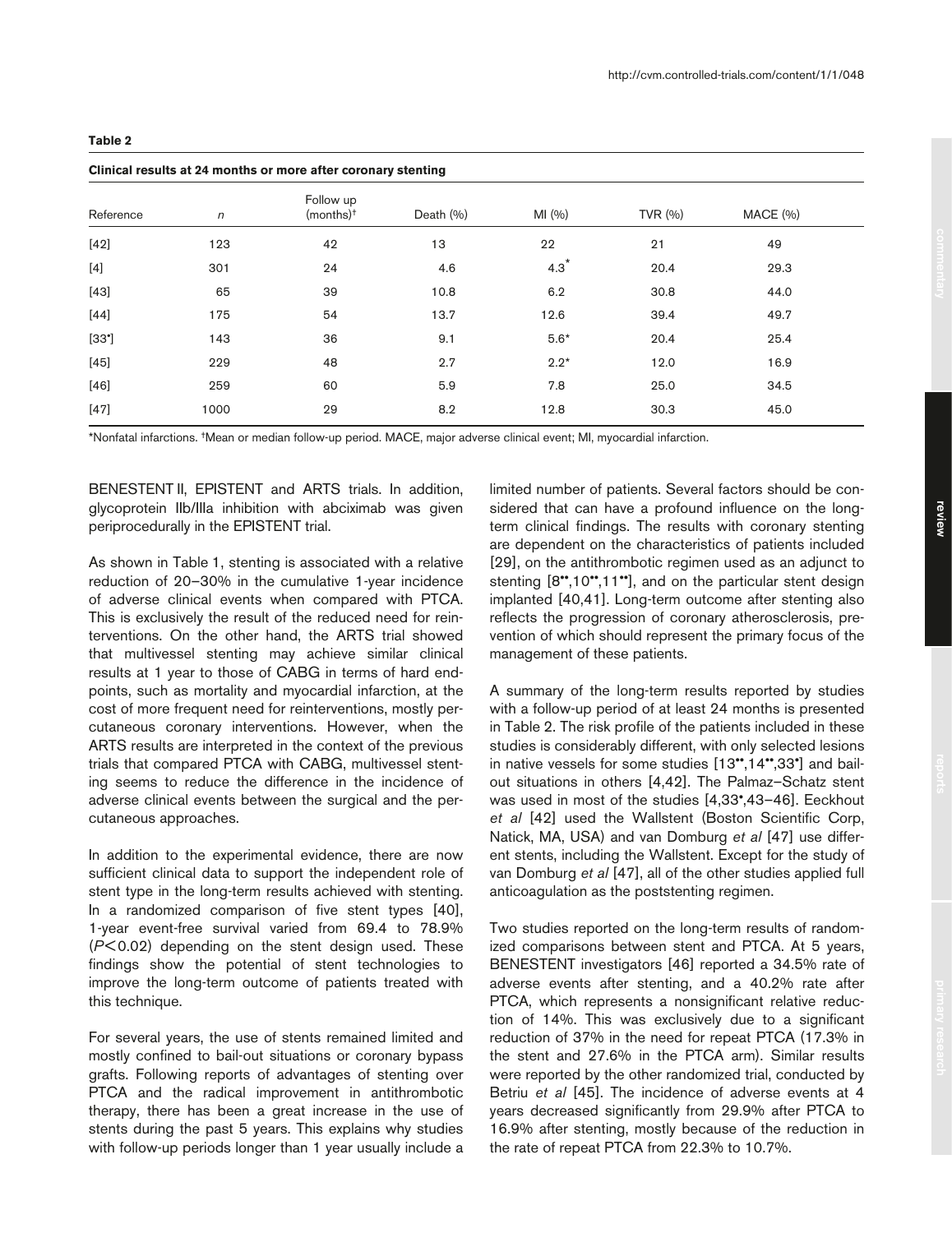In the retrospective study of van Domburg *et al* [47], a comparative analysis between the subgroup treated with anticoagulation therapy and that treated with antiplatelet agents was performed at 2 years after stenting. Interestingly, the advantages of antiplatelet therapy in terms of reduced risk of myocardial infarction and need for repeat interventions were maintained over the entire follow-up period. The concept that even short-term antithrombotic therapy is able to achieve a long-term benefit is best illustrated by the EPISTENT [11<sup>\*</sup>] results: adding abciximab to the periprocedural therapy was associated with a significant 57% reduction in 1-year mortality (1.0% in stent plus abciximab versus 2.3% in stent plus placebo). It is readily conceivable that this is the result of the drastic reduction in the rate of postprocedural myocardial infarction observed with abciximab. These findings indicate another source of improvement of long-term results after stenting, namely further optimization of the adjunctive pharmacological therapy.

In-stent restenosis poses a major threat to long-term outcome after stenting; it may be focal or diffuse [48]. Particularly when diffuse, in-stent restenosis is a real management challenge for interventional cardiologists because of its high recurrence rate. Various forms of percutaneous coronary intervention, including plain PTCA, repeat stenting, directional and rotational atherectomy, and excimer laser angioplasty, have been used to treat in-stent restenosis. Considering that lumen encroachment in the stented site is the consequence of an exuberant neointimal tissue growth, debulking techniques appear to be attractive strategies for treating this complication. Contrary to expectations, however, rotational atherectomy, followed by low-pressure balloon dilatation proved to be inferior to plain PTCA in the ARTIST (Angioplasty versus Rotation for the Treatment of In-Stent Stenosis/Occlusion) randomized trial [49].

The experience to date indicates that several strategies designed to prevent restenosis have yielded disappointing results, but brachytherapy may have promise. In a small series of 55 patients with a particularly high risk for restenosis who were randomly assigned to either intracoronary γ-radiation or placebo therapy during the intervention [50], there was a significant reduction in the need for reintervention at 3 years, from 48.3 to 15.4%. Encouraging results in reducing the recurrence of in-stent restenosis were also reported with the use of intracoronary β-radiation [51]. Intensive work is being done in this field and results from large clinical trials are still pending.

### **Conclusion**

Coronary stenting is increasingly being used because of the excellent short-term results, the ability to prevent abrupt vessel closure that may occur after plain PTCA, and the reduced risk of restenosis that has been demonstrated for a number of indications. Histologic, angiographic and intravascular imaging data have evidenced the different mechanisms of restenosis between stenting and PTCA. They have also shown that the insertion of stents constitutes only a transient stimulus to lumen renarrowing, that this process is almost complete at 6 months, and that a certain degree of neointima regression is also possible after this time. Clinical data have confirmed the sustained benefit of stenting in the long term. Careful selection of optimal stent designs and application of the recent advances in adjunctive pharmacological therapy are currently effective strategies to improve both shortterm and long-term results with coronary stenting. However, further efforts are needed and are on-going to combat restenosis, a process that counters the excellent short-term results of stenting in the long term.

#### **References**

Articles of particular interest have been highlighted as:

- of special interest<br>• of outstanding inte
- of outstanding interest
- 1. Sigwart U, Puel J, Mirkovitch V, Joffre F, Kappenberger L: **Intravascu-**
- •• **lar stents to prevent occlusion and restenosis after transluminal angioplasty.** *N Engl J Med* 1987, **316**:701–706.

This is the first report on the clinical use of coronary stenting.

- 2. Schömig A, Kastrati A: **Long lesions, long stents and the long process of stent optimization [editorial].** *J Am Coll Cardiol* 1999, **34**:660–662.
- 3. Serruys PW, Strauss BH, Beatt KJ, Bertrand ME, Puel J, Rickards AF, Meier B, Goy JJ, Vogt P, Kappenberger L, Sigwart U: **Angiographic follow-up after placement of a self-expanding coronary-artery stent.** *N Engl J Med* 1991, **324**:13–17.
- 4. Schömig A, Kastrati A, Mudra H, Blasini R, Schühlen H, Klauss V, Richardt G, Neumann FJ: **Four-year experience with Palmaz-Schatz stenting in coronary angioplasty complicated by dissection with threatened or present vessel closure.** *Circulation* 1994, **90**:2716–2724.
- 5. Neumann FJ, Gawaz M, Ott I, May A, Mössmer G, Schömig A: **Prospective evaluation of hemostatic predictors of subacute stent thrombosis after coronary Palmaz-Schatz stenting.** *J Am Coll Cardiol* 1996, **27**:15–21.
- 6. Colombo A, Hall P, Nakamura S, Almagor Y, Maiello L, Martini G, Gaglione A, Goldberg SL, Tobis JM: **Intracoronary stenting without anticoagulation accomplished with intravascular ultrasound guidance.** *Circulation* 1995, **91**:1676–1688.
- 7. Gawaz M, Neumann FJ, Ott I, May A, Schömig A: **Platelet activation and coronary stent implantation: effect of antithrombotic therapy.** *Circulation* 1996, **94**:279–285.
- 8. Schömig A, Neumann FJ, Kastrati A, Schühlen H, Blasini R, •• Hadamitzky M, Walter H, Zitzmann-Roth E, Richardt G, Alt E, Schmitt
- C, Ulm K: **A randomized comparison of antiplatelet and anticoagulant therapy after the placement of coronary artery stents.** *N Engl J Med* 1996, **334**:1084–1089.

This randomized trial (ISAR) showed for the first time the superiority of combined antiplatelet therapy (aspirin plus ticlopidine) over an anticoagulation regimen as poststenting therapy.

9. Urban P, Macaya C, Rupprecht HJ, Kiemeneij F, Emanuelsson H, Fontanelli A, Pieper M, Wesseling T, Sagnard L: **Randomized evaluation of anticoagulation versus antiplatelet therapy after coronary stent implantation in high-risk patients: the multicenter aspirin and ticlopidine trial after intracoronary stenting (MATTIS).** *Circulation* 1998, **98**:2126–2132.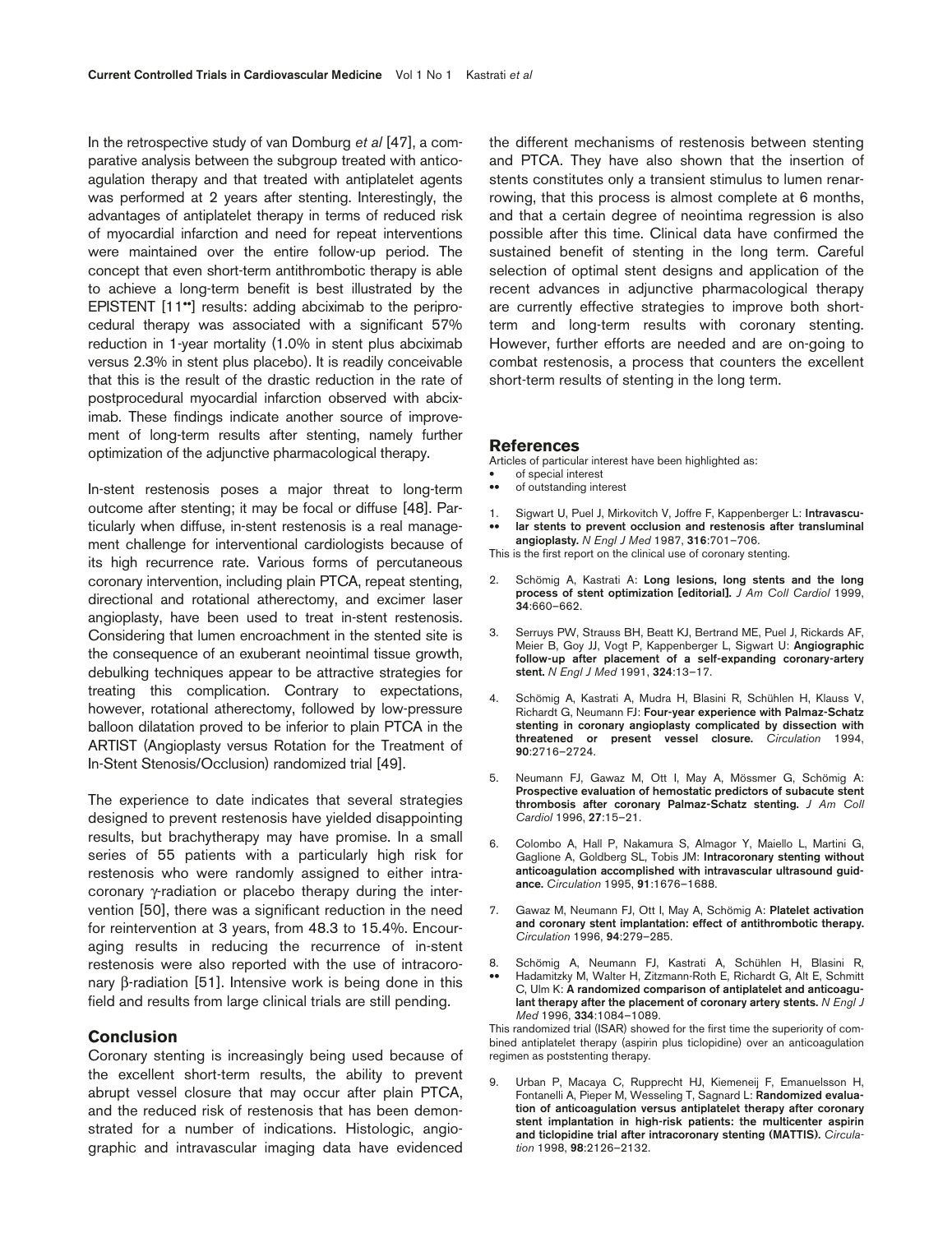- 10. Leon MB, Baim DS, Popma JJ, Gordon PC, Cutlip DE, Ho KKL,
- •• Giambartolomei A, Diver DJ, Lasorda DM, Williams DO, Pocock SJ, Kuntz RE: **A clinical trial comparing three antithrombotic-drug regimens after coronary-artery stenting.** *N Engl J Med* 1998, **339**:1665–1671.

This randomized trial confirmed the superiority of combined antiplatelet therapy in a larger population of stented patients and demonstrated that aspirin alone is not able to prevent stent thrombosis.

- 11. Topol EJ, Mark DB, Lincoff AM, Cohen E, Burton J, Kleiman N, Talley
- •• D, Sapp S, Booth J, Cabot CF, Anderson KM, Califf RM: **Outcomes at 1 year and economic implications of platelet glycoprotein IIb/IIIa blockade in patients undergoing coronary stenting: results from a multicentre randomised trial. EPISTENT Investigators. Evaluation of Platelet IIb/IIIa Inhibitor for Stenting.** *Lancet* 1999, **354**:2019–2024.

This randomized trial demonstrated the complimentary role of adding glycoprotein IIb/IIIa inhibitors to the antithrombotic poststenting therapy.

- 12. Dirschinger J, Kastrati A, Neumann FJ, Boekstegers P, Elezi S, Mehilli
- J, Schühlen H, Pache J, Alt E, Blasini R, Steinbeck G, Schömig A: **Influence of balloon pressure during stent placement in native coronary arteries on early and late angiographic and clinical outcome: a randomized evaluation of high-pressure inflation.** *Circulation* 1999, **100**:918–923.

This clinical trial showed the inability of high-pressure inflation after stent deployment to influence the outcome after stenting.

13. Serruys PW, de Jaegere P, Kiemeneij F, Macaya C, Rutsch W, •• Heyndrickx G, Emanuelsson H, Marco J, Legrand V, Materne P, Belardi J, Sigwart U, Colombo A, Goy JJ, van den Heuvel P, Delcan J, Morel MA: **A comparison of balloon-expandable-stent implantation with balloon angioplasty in patients with coronary artery disease.** *N Engl J Med* 1994, **331**:489–495.

This trial and that by Fischman *et al* [14••] showed for the first time that stenting in selected lesions reduces restenosis compared with PTCA; these trials played a key role in the vast expansion in the use of the technique.

- 14. Fischman DL, Leon MB, Baim DS, Schatz RA, Savage MP, Penn
- •• I, Detre K, Veltri L, Ricci D, Nobuyoshi M, Cleman M, Heuser R, Almond D, Teirstein PS, Fish RD, Colombo A, Brinker J, Moses J, Shaknovich A, Hirshfeld J, Bailey S, Ellis S, Rake R, Goldberg S: **A randomized comparison of coronary-stent placement and balloon angioplasty in the treatment of coronary artery disease.** *N Engl J Med* 1994, **331**:496–501.

See [13••]

15. Savage MP, Douglas JS Jr, Fischman DL, Pepine CJ, King SB III, • Werner JA, Bailey SR, Overlie PA, Fenton SH, Brinker JA, Leon MB, Goldberg S: **Stent placement compared with balloon angioplasty for obstructed coronary bypass grafts.** *N Engl J Med* 1997, **337**:740–747.

This randomized trial also showed the superiority of stenting over PTCA for lesions situated in coronary bypass grafts.

- 16. Kastrati A, Schömig A, Dirschinger J, Mehilli J, Dotzer F, von Welser N, Neumann FJ: **A randomized trial comparing stenting with balloon angioplasty in small vessels in patients with symptomatic coronary artery disease.** *Circulation* (in press).
- 17. Grines CL, Cox DA, Stone GW, Garcia E, Mattos LA, Giambartolomei A, Brodie BR, Madonna O, Eijgelshoven M, Lansky AJ, WW ON, Morice MC: **Coronary angioplasty with or without stent implantation for acute myocardial infarction. Stent Primary Angioplasty in Myocardial Infarction Study Group.** *N Engl J Med* 1999, **341**:1949–1956.
- 18. Schömig A, Kastrati A, Dirschinger H, Mehilli J, Schricke U, Pache J, Martinoff S, Neumann FJ, Schwaiger M: **A randomized trial comparing primary stenting plus glycoprotein IIb/IIIa blockade with tissue plasminogen activator for myocardial salvage in acute myocardial infarction.** *N Engl J Med* (in press).
- 19. Edelman ER, Rogers C: **Pathobiologic responses to stenting.** *Am J*  • *Cardiol* 1998, 81:4E–6E.

An elegant and concise description of the pathobiological responses to stent implantation is provided.

20. Farb A, Sangiorgi G, Carter AJ, Walley VM, Edwards WD, Schwartz RS, Virmani R: **Pathology of acute and chronic coronary stenting in humans.** *Circulation* 1999, **99**:44–52.

http://cvm.controlled-trials.com/content/1/1/048

21. Komatsu R, Ueda M, Naruko T, Kojima A, Becker AE: **Neointimal tissue response at sites of coronary stenting in humans: macroscopic, histological, and immunohistochemical analyses.** *Circulation* 1998, **98**:224–233.

22. Rogers C, Edelman ER: **Endovascular stent design dictates experi-** • **mental restenosis and thrombosis.** *Circulation* 1995, **91**:2995–3001. This is a clear experimental demonstration of the frequently ignored role of stent design in the results after the procedure.

- 23. Karas SP, Gravanis MB, Santoian EC, Robinson KA, Anderberg KA, King SA III: **Coronary intimal proliferation after balloon injury and stenting in swine: an animal model of restenosis.** *J Am Coll Cardiol* 1992, **20**:467–474.
- 24. Moreno PR, Palacios IF, Leon MN, Rhodes J, Fuster V, Fallon JT: **Histopathologic comparison of human coronary in-stent and postballoon angioplasty restenotic tissue.** *Am J Cardiol* 1999, **84**:462–466.
- 25. Kollum M, Kaiser S, Kinscherf R, Metz J, Kübler W, Hehrlein C: **Apoptosis after stent implantation compared with balloon angioplasty in rabbits. Role of macrophages.** *Arterioscler Thromb Vasc Biol* 1997, **17**:2383–2388.
- 26. Grewe PH, Deneke T, Machraoui A, Barmeyer J, Muller KM: **Acute and chronic tissue response to coronary stent implantation: pathologic findings in human specimen.** *J Am Coll Cardiol* 2000, **35**:157–163.
- 27. Schömig A, Kastrati A, Elezi S, Schühlen H, Dirschinger J, Dannegger F, Wilhelm M, Ulm K: **Bimodal distribution of angiographic measures of restenosis six months after coronary stent placement.** *Circulation* 1997, **96**:3880–3887.
- 28. Kastrati A, Schömig A, Elezi S, Schühlen H, Wilhelm M, Dirschinger J: **Interlesion dependence of the risk for restenosis in patients with coronary stent placement in multiple lesions.** *Circulation* 1998, **97**: 2396–2401.
- 29. Kastrati A, Dirschinger J, Schomig A: **Genetic risk factors and restenosis after percutaneous coronary interventions.** *Herz* 2000, **25**:34–46.
- 30. Mintz GS, Popma JJ, Hong MK, Pichard AD, Kent KM, Satler LF, Leon MB: **Intravascular ultrasound to discern device-specific efects and mechanisms of restenosis.** *Am J Cardiol* 1996, **78(Suppl 3A)**: 18–22.
- 31. Kimura T, Nosaka H, Yokoi H, Iwabuchi M, Nobuyoshi M: **Serial angiographic follow-up after Palmaz-Schatz stent implantation: comparison with conventional balloon angioplasty.** *J Am Coll Cardiol* 1993, **21**:1557–1563.
- 32. Kastrati A, Schömig A, Dietz R, Neumann FJ, Richardt G: **Time course**  of restenosis during the first year after emergency coronary stent**ing.** *Circulation* 1993, **87**:1498–1505.

This study assessed the time course of the luminal changes during the 1 year period after stenting in humans, and showed the stability of the stented lumen 6 months after the procedure.

33. Kimura T, Yokoi H, Nakagawa Y, Tamura T, Kaburagi S, Sawada Y, • Sato Y, Yokoi H, Hamasaki N, Nosaka H, Nobuyoshi M: **Three-year follow-up after implantation of metallic coronary-artery stents.** *N Engl J Med* 1996, **334**:561–566.

This study evaluated the time course of the luminal changes during the 3 year period after stenting, and showed the possibility of neointima regression between the years 1 and 3 after the procedure.

34. Asakura M, Ueda Y, Nanto S, Hirayama A, Adachi T, Kitakaze M, Hori M, Kodama K: **Remodeling of in-stent neointima, which became thinner and transparent over 3 years: serial angiographic and angioscopic follow-up.** *Circulation* 1998, **97**:2003–2006.

**review**